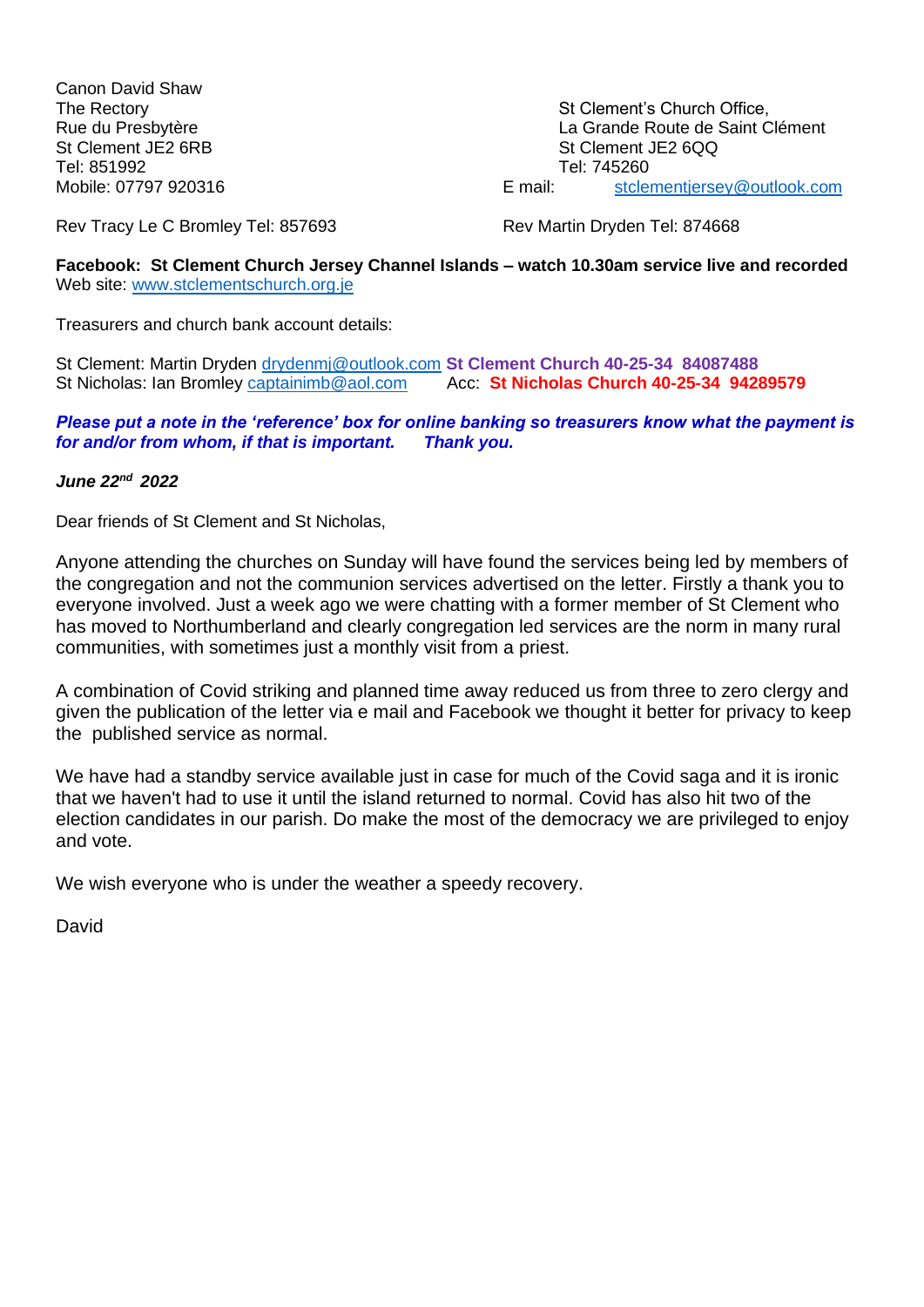## **St Clement Church 10.30am Family Service June 26th, 2022**

The Lord our God, the Almighty reigns. **Let us rejoice and shout for joy, giving God the glory.**

Glory to the Father and to the Son and to the Holy Spirit; **As it was in the beginning is now and shall be for ever. Amen.**

**Morning has broken. <https://youtu.be/K-QZRsrO06A>**

**Morning has broken like the first morning, Blackbird has spoken like the first bird Praise for the singing! Praise for the morning! Praise for them, springing Fresh from the world!**

**Sweet the rain's new fall, Sunlit from heaven Like the first dew-fall on the first grass Praise for the sweetness of the wet garden, Sprung in completeness where his feet pass.**

**Mine is the sunlight! Mine is the morning Born of the one light Eden saw play! Praise with elation, praise ev'ry morning God's re-creation of the new day!**

**Morning has broken like the first morning, Blackbird has spoken like the first bird Praise for the singing! Praise for the morning! Praise for them, springing Fresh from the world!**

**The Welcome and Bible:** There is one Lord, one faith, one baptism by one Spirit we are all baptised into one body.

### **All: We welcome you into the fellowship of faith. We are children of the same heavenly Father; we welcome you.**

God in Christ has revealed his glory. **Come let us worship.**

From the rising of the sun to its setting. **The Lord's name is greatly to be praised.**

Give him praise, you servants of the Lord**. O praise the name of the Lord!**

God shows his love for us in that, while we were still sinners, Christ died for us. Let us then show our love for him by confessing our sins in penitence and faith.

God our Father, we come to you in sorrow for our sins.

For turning away from you, and ignoring your will for our lives; Father, forgive us. **Save us and help us.**

For behaving just as we wish, without thinking of you; Father, forgive us . **Save us and help us.**

For failing you by what we do, and think and say**;** Father, forgive us. **Save us and help us.**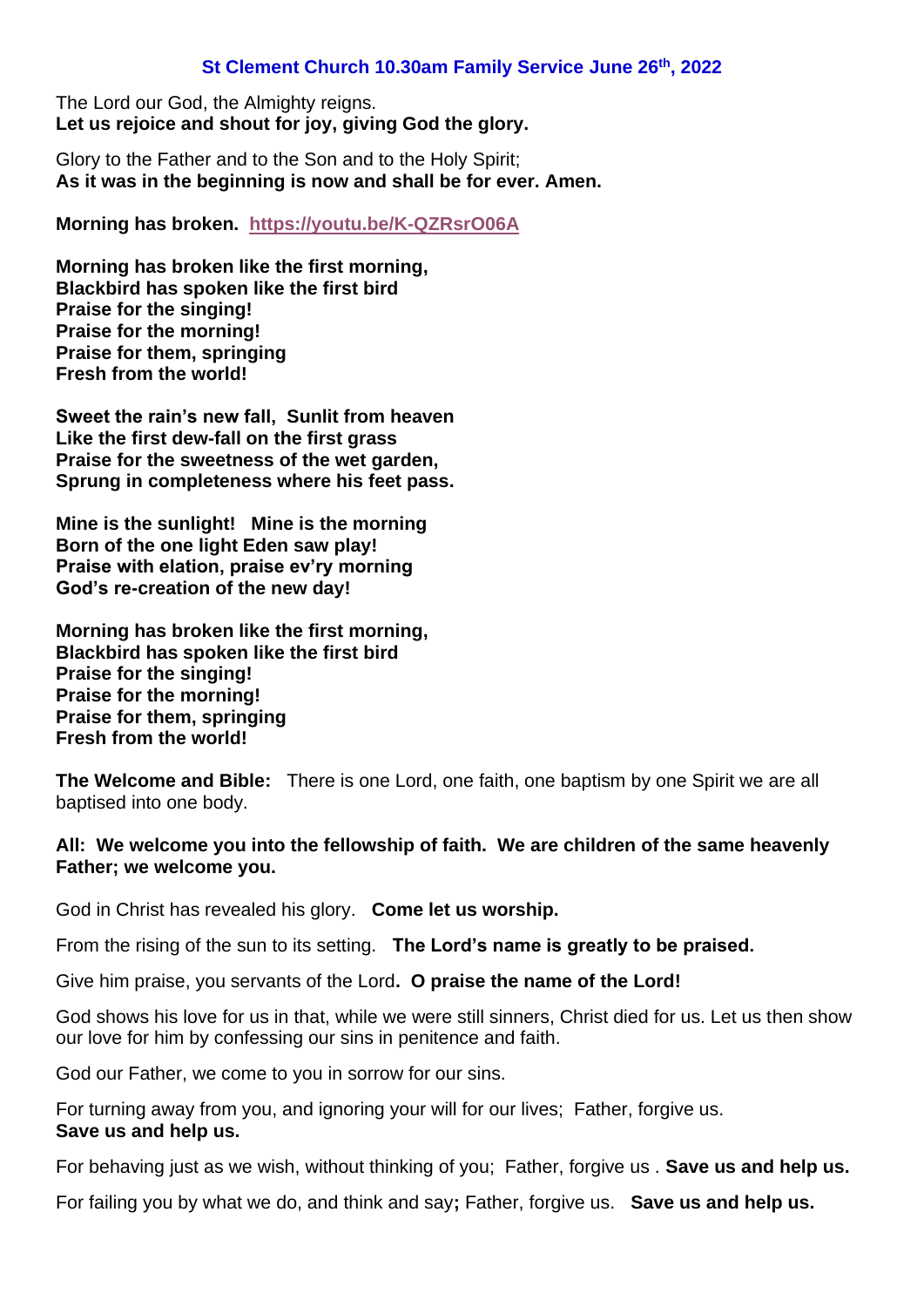For letting ourselves be drawn away from you by temptations in the world about us; Father, forgive us. **Save us and help us.**

For living as if we were ashamed to belong to your Son; Father, forgive us. **Save us and help us.**

May God who loved the world so much that he sent his Son to be our Saviour forgive us our sins and make us holy to serve him in the world through Jesus Christ our Lord*.* **Amen**

Let us declare our Faith in God **We believe in God the Father, from whom every family in heaven and on earth is named.**

**We believe in God the Son, who lives in our hearts through faith, and fills us with his love.**

**We believe in God the Holy Spirit, who strengthens us with power from on high. We believe in one God; Father, Son and Holy Spirit. Amen**

**You are the King of Glory<https://youtu.be/6C0-dkK8cnQ>**

**You are the King of Glory You are the Prince of Peace You are the Lord of Heav'n and earth You're the Son of righteousness Angels bow down before you Worship and adore, for You have the words of eternal life You are Jesus Christ the Lord.**

*Hosanna to the Son of David Hosanna to the King of Kings Glory in the highest heaven, For Jesus the Messiah reigns.*

*Hosanna to the Son of David Hosanna to the King of Kings Glory in the highest heaven, For Jesus the Messiah reigns.*

### **The First reading is taken from Psalm 16, beginning to read at the first verse ( Psalm 16 1- 11)**

<sup>1</sup> Keep me safe, my God, for in you I take refuge. <sup>2</sup> I say to the LORD, "You are my Lord; apart from you I have no good thing." <sup>3</sup> I say of the holy people who are in the land, "They are the noble ones in whom is all my delight."**<sup>4</sup>** Those who run after other gods will suffer more and more. I will not pour out libations of blood to such gods or take up their names on my lips. **<sup>5</sup>** LORD, you alone are my portion and my cup; you make my lot secure. **<sup>6</sup>** The boundary lines have fallen for me in pleasant places; surely I have a delightful inheritance. **<sup>7</sup>** I will praise the LORD, who counsels me; even at night my heart instructs me. <sup>8</sup> I keep my eyes always on the LORD. With him at my right hand, I will not be shaken.**<sup>9</sup>** Therefore my heart is glad and my tongue rejoices; my body also will rest secure, **<sup>10</sup>** because you will not abandon me to the realm of the dead, nor will you let your faithful<sup>[\[b\]](https://www.biblegateway.com/passage/?search=Psalm%2016&version=NIV#fen-NIV-14103b)</sup> one see decay. <sup>11</sup> You make known to me the path of life; you will fill me with joy in your presence, with eternal pleasures at your right hand.

This is the word of the Lord. **Thanks be to God**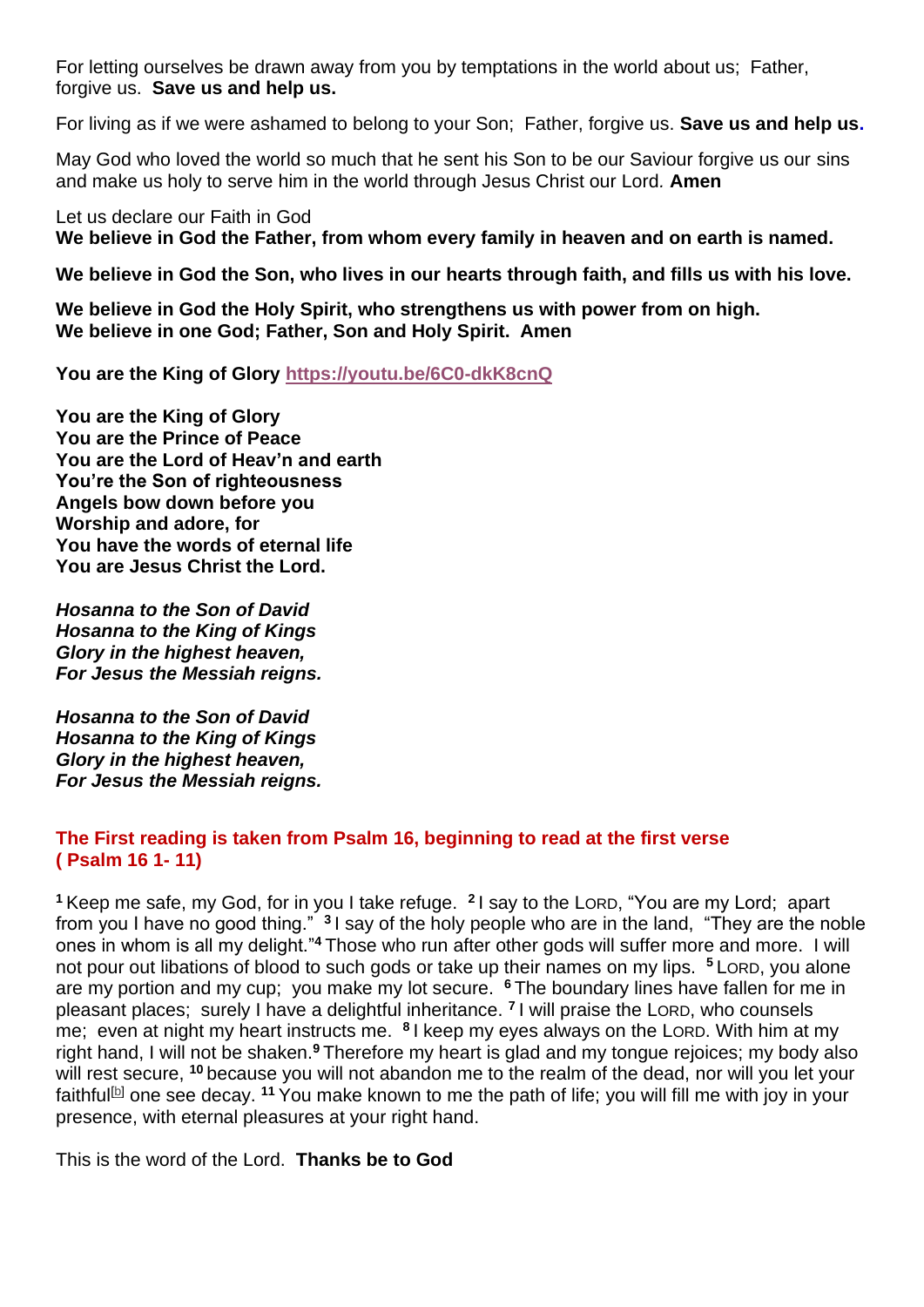# **The Gospel Reading.**

# **Hear the Gospel of our Lord Jesus Christ according to Luke Glory to you O Lord (Luke 9 51-62 )**

**<sup>51</sup>** As the time approached for him to be taken up to heaven, Jesus resolutely set out for Jerusalem. **<sup>52</sup>** And he sent messengers on ahead, who went into a Samaritan village to get things ready for him; **<sup>53</sup>** but the people there did not welcome him, because he was heading for Jerusalem. **<sup>54</sup>** When the disciples James and John saw this, they asked, "Lord, do you want us to call fire down from heaven to destroy them[b]?" **<sup>55</sup>** But Jesus turned and rebuked them. **<sup>56</sup>** Then he and his disciples went to another village. **<sup>57</sup>** As they were walking along the road, a man said to him, "I will follow you wherever you go." <sup>58</sup> Jesus replied, "Foxes have dens and birds have nests, but the Son of Man has no place to lay his head." **<sup>59</sup>** He said to another man, "Follow me." But he replied, "Lord, first let me go and bury my father." **<sup>60</sup>** Jesus said to him, "Let the dead bury their own dead, but you go and proclaim the kingdom of God." **<sup>61</sup>** Still another said, "I will follow you, Lord; but first let me go back and say goodbye to my family."**<sup>62</sup>** Jesus replied, "No one who puts a hand to the plow and looks back is fit for service in the kingdom of God."

### This is the Gospel of the Lord. **Praise to you O Christ**

**Reflection David:** None of the above was a little used phrase until recently. It has become controversial in recent weeks. There is even a campaign in one parish for people to put their mark in that box. Apathy, laziness or absent mindedness can explain most of the failures to vote. 'None of the above' brings a new feature, a sort of protest vote which seems to be totally negative. We often use language similar to an election in writings about being part of God's family. The "chosen ones " , "the elect". There is a danger that the language suggests we deserve to be chosen by God. In fact it is the very opposite. Based on merit then 'none of the above' would win every time but the Kingdom of Heaven is based on love. Jesus loving us despite our faults. In the election of Heaven we are invited confess to God all the reasons why we do not deserve to be chosen. There is no limit to the boxes on the ballot paper and Christ puts his cross against every name.

Wednesday is an important day for the island, whatever the result may we pray for all those elected that they may govern with wisdom and integrity.

## **Dear Lord and Father of Mankind https://youtu.be/bsCLNuU6Td0**

**Dear Lord and Father of Mankind Forgive our foolish ways! Re-Clothe us in our rightful mind In purer lives thy service find In deeper rev'rence praise In deeper rev'rence praise.**

**In simple trust like theirs who heard Beside the Syrian Sea The gracious calling of the Lord Let us, like them, without a word Rise up and follow thee Rise up and follow thee.**

**O Sabbath rest by Galilee! O calm of hills above Where Jesus knelt to share with thee The silence of eternity Interpreted by love! Interpreted by love!**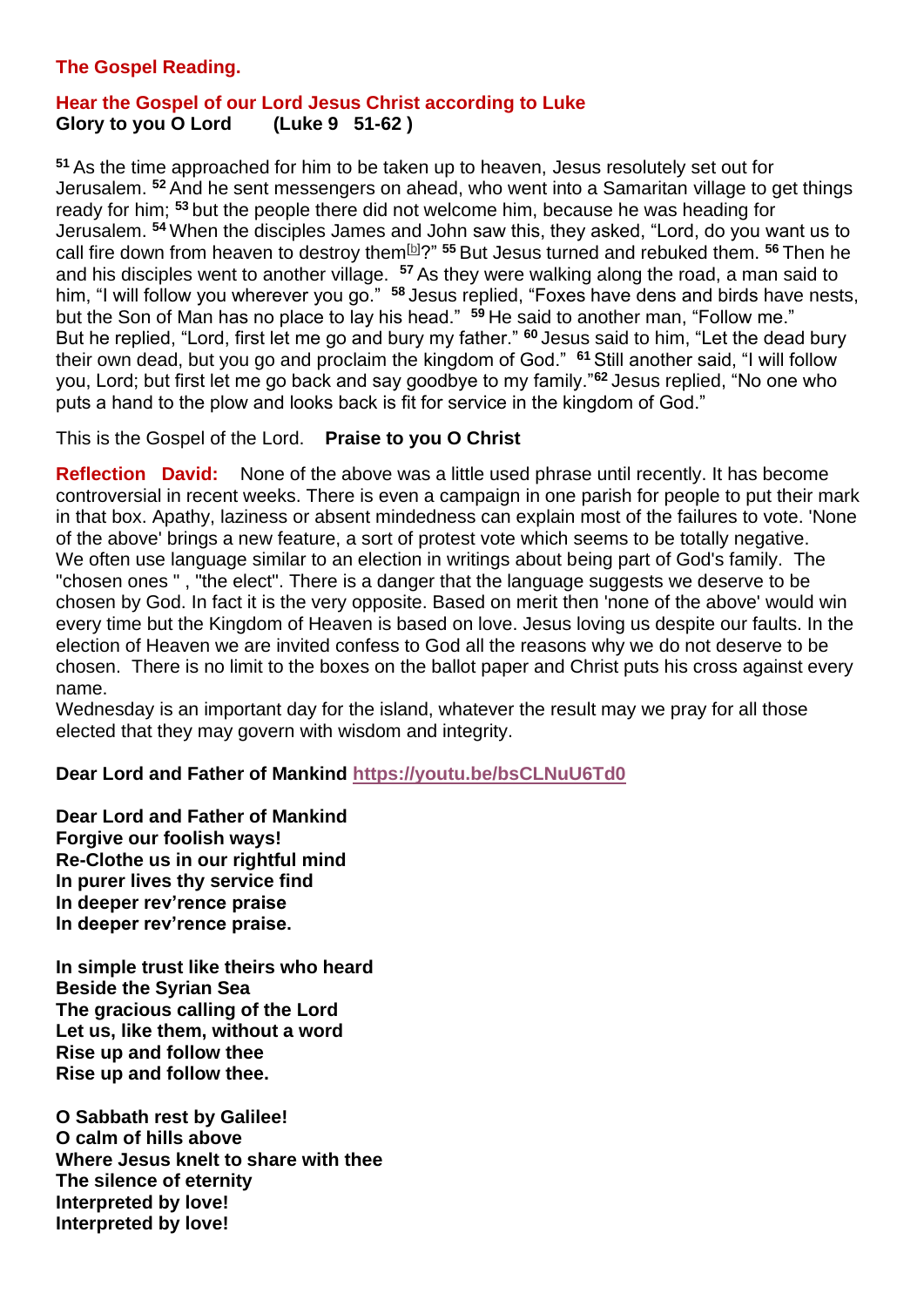**Drop thy still dews of quietness Till all our strivings cease Take from our souls the strain and stress And let our ordered lives confess The beauty of thy peace The beauty of thy peace.**

**Breathe through the heats of desire Thy coolness and thy balm Let sense be dumb, let flesh retire Speak through the earthquake Wind and fire O still small voice of calm O still small voice of calm!**

**The Collect for the Second Sunday after Trinity** Lord, you have taught us that all our doings without love are nothing worth: send your Holy Spirit and pour into our hearts that most excellent gift of love, the true bond of peace and of all virtues, without which whoever lives is counted dead before you. Grant this for your only Son Jesus Christ's sake, who is alive and reigns with you, in the unity of the Holy Spirit, one God, now and for ever. **Amen**

Prayers ending: Lord in your mercy **All: Hear our Prayer**

**Intercessions** Spirit of the living God, come fill us, that we may live in joy and peace and that our lives may show the gifts of patience, kindness and generosity; that we may live in faithfulness, gentleness and self-control.

We give thanks for the potential you place into each one of us. Pray for people who do not feel they have any worth … pray for them to have an understanding of how precious they are. Pray for all who feel called to govern, for all in positions of authority or influence, that they may use their positions with compassion and wisdom.

Pray for the people of Ukraine and for all living their lives against a backdrop of violence and atrocity.

Pray for those who are newly elected to our government – for energy, for courage and patience to understand the many and varied subjects put before them. Pray for their families and all who support them.

Pray for all who enrich our communities. Give thanks for all who volunteer their time for others. Pray for people you know who are frustrated with life, especially those who feel their energies slipping and are no longer able to enjoy life. Spend time praying for all in nursing homes and those looking after them.

Remember the sick and the suffering. Pray for the lonely and friendless.

Give thanks for loved ones no longer with us and pray for those who are newly bereaved. May the comfort they need be with them to strengthen and give them hope.

Jesus taught us to call God our Father, so in faith and trust we pray:

**The Lord's Prayer: All: Our Father who art in heaven, hallowed be thy name, thy kingdom come, thy will be done on earth as it is in heaven. Give us this day our daily bread and forgive us our trespasses as we forgive those who trespass against us and lead us not into temptation but deliver us from evil. For thine is the kingdom, the power and the glory forever and ever. Amen**